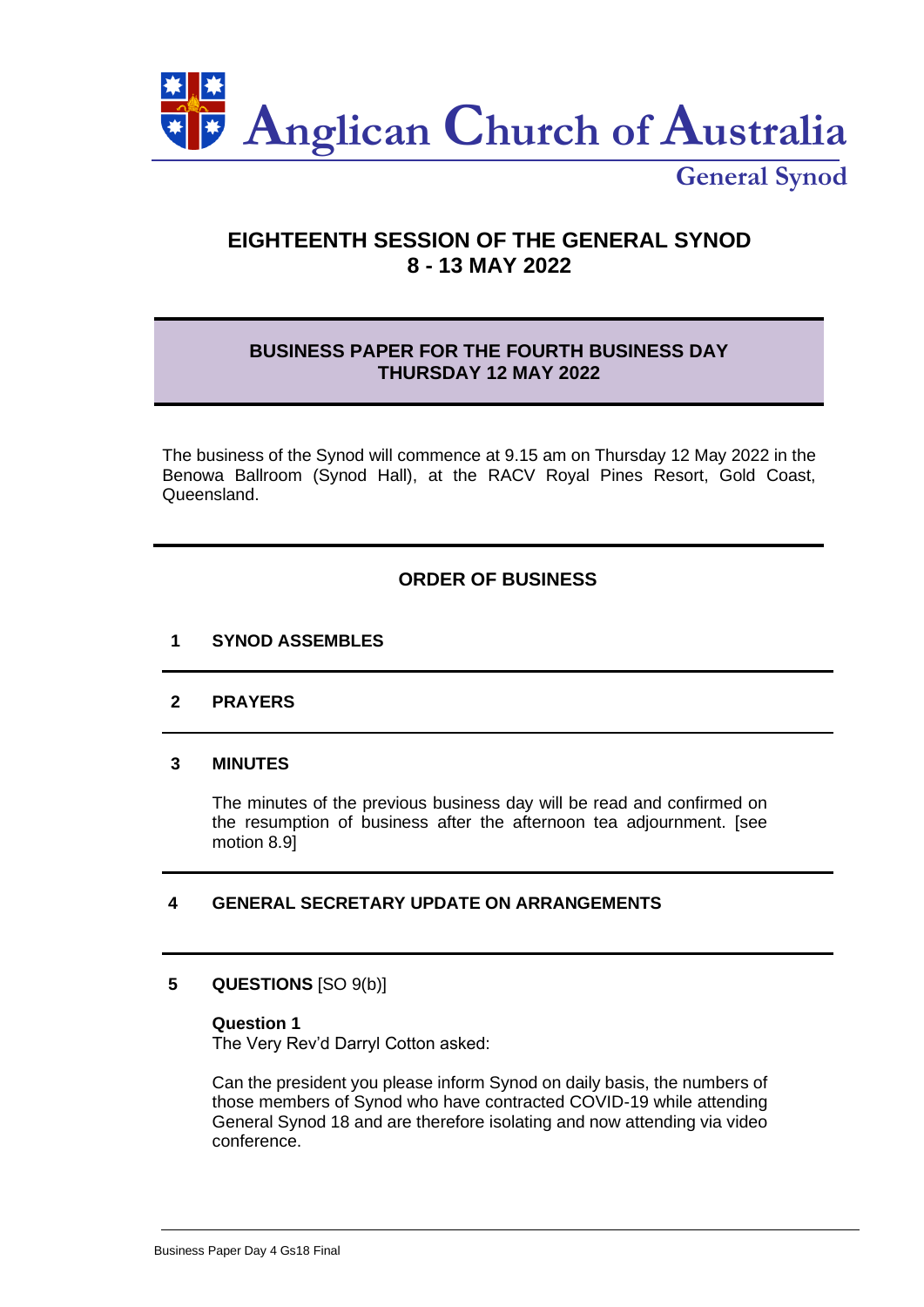## **Question 2**

The Rev'd Tim Mildenhall asked

With reference to the Long Service Leave Fund:

- 1. What is the current arrangement for servicing the Long Service Leave Fund, including a staff and costs breakdown?
- 2. What is the current procedure for member organisations to:
	- a. check ,and
	- b. request payment for clergy entitlements to long service leave?
- 3. Are clergy or member organisations able to view their long service leave entitlements in a secure "live" online environment?
- 4. What is the ordinary approval time to for a long service leave request from the Long Service Leave "Office" to its member organisations?
- 5. What are the plans to modernise and expedite the operations of the Long Service Leave Fund?
- 6. What performance benefits might be expected as a result of implementing any planned improvement?

## **6 PETITIONS** [SO 9(c)]

## **7 NOTICES OF QUESTIONS** [SO 9(d)]

**8 NOTICES OF MOTIONS** [SO 9(e)]

## **9 CALL OVER OF THE MOTIONS**

#### **16 MOTIONS BY REQUEST OF STANDING COMMITTEE** [SO 7(j)(i)]

*Note: By resolution 2010/1/09, the Standing Committee adopted the following guidelines for deciding which motions should be brought before General Synod by the request of the Standing Committee:*

*A bill or a resolution which –*

- *(a) Is recommended by the Standing Committee to be passed by General Synod;*
- *(b) Is recommended by a Commission, by a Task Force appointed by the Standing Committee or by a body constituted under a Canon of General Synod;*
- *(c) In the opinion of the Standing Committee is a matter of substantial importance to the Anglican Church of Australia or its relationships with other Churches;*
- *(d) In the opinion of the Standing Committee is necessary to be considered at the next session for the order and good government of the Anglican Church of Australia and to administer the affairs thereof;*

*and that matters be listed on the Business Paper under the relevant criteria above and identifying the signatory(ies) of the proposals.*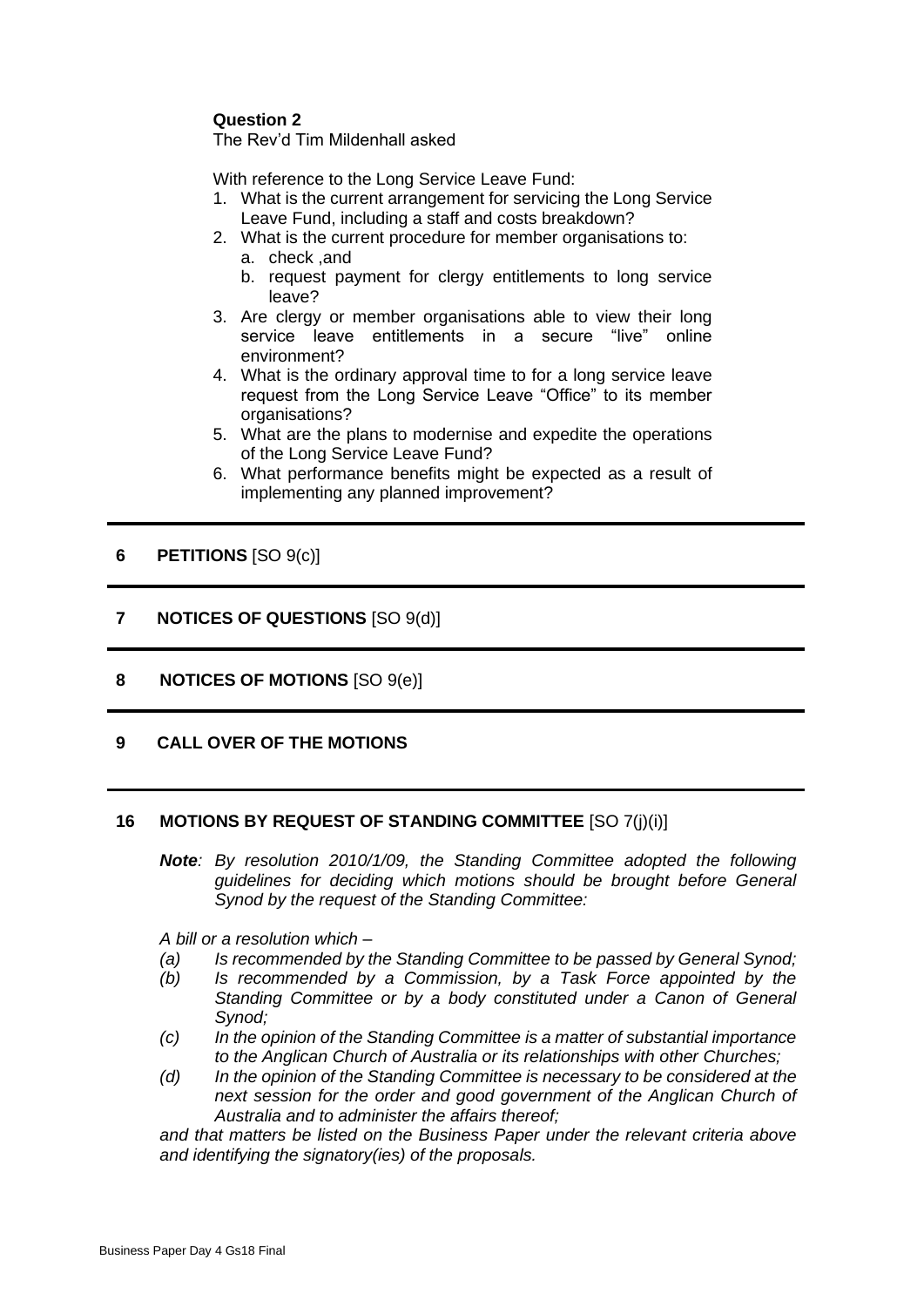*The criterion or criteria by which the Standing Committee determined that a motion should be brought before General Synod by request of the Standing Committee are set out after the heading for that motion.*

*The signatory or signatories of the relevant proposal are set out at the head of the motion as mover and seconder. \*\*\*\*\*\*\**

#### **ORDER OF THE DAY – Thursday 12 May 2022 at 1.30pm**

**16.3 Motions relating to Financial Matters** (*Book Ref 3*) Criterion (a)

Mr Keith Stephens moving, Bishop Michael Stead seconding

- 16.3.4 That the General Synod budget for the year ended 31 December 2023 be approved.
- 16.3.5 That Synod receives the General Synod forecast budget for years ended 31 December 2024 and 2025.
- **16.20 Defence Chaplaincy** (*Book Ref 4-295)* Criterion (b)

Mr Alan Gallimore moving, The Rev'd Catherine Wynn Jones seconding

The General Synod

- thanks God for the wonderful ministry of Anglican Defence Chaplains undertaken in the increasingly difficult climate of growing secularism and pluralism
- thanks God for the privileged position and blessed opportunity to still have Christian chaplains living among and ministering to our Defence Force personnel
- notes the significant reduction in support for the Bishop provided by Australian Government Department of Defence and encourages each diocese to financially support Defence Chaplaincy by collecting a congregational donation each year on Defence Sunday (the Sunday before Remembrance Day)
- affirms the importance of Anglican Defence Chaplaincy as a critical element of the Church's ministry, notes the benefits to the Church of partnering with Defence Chaplaincy in gospel ministry, notes the strategic importance of having high calibre younger women and men serve as chaplains, and therefore encourages each diocese to work with the Bishop to the Defence Force in recruiting them.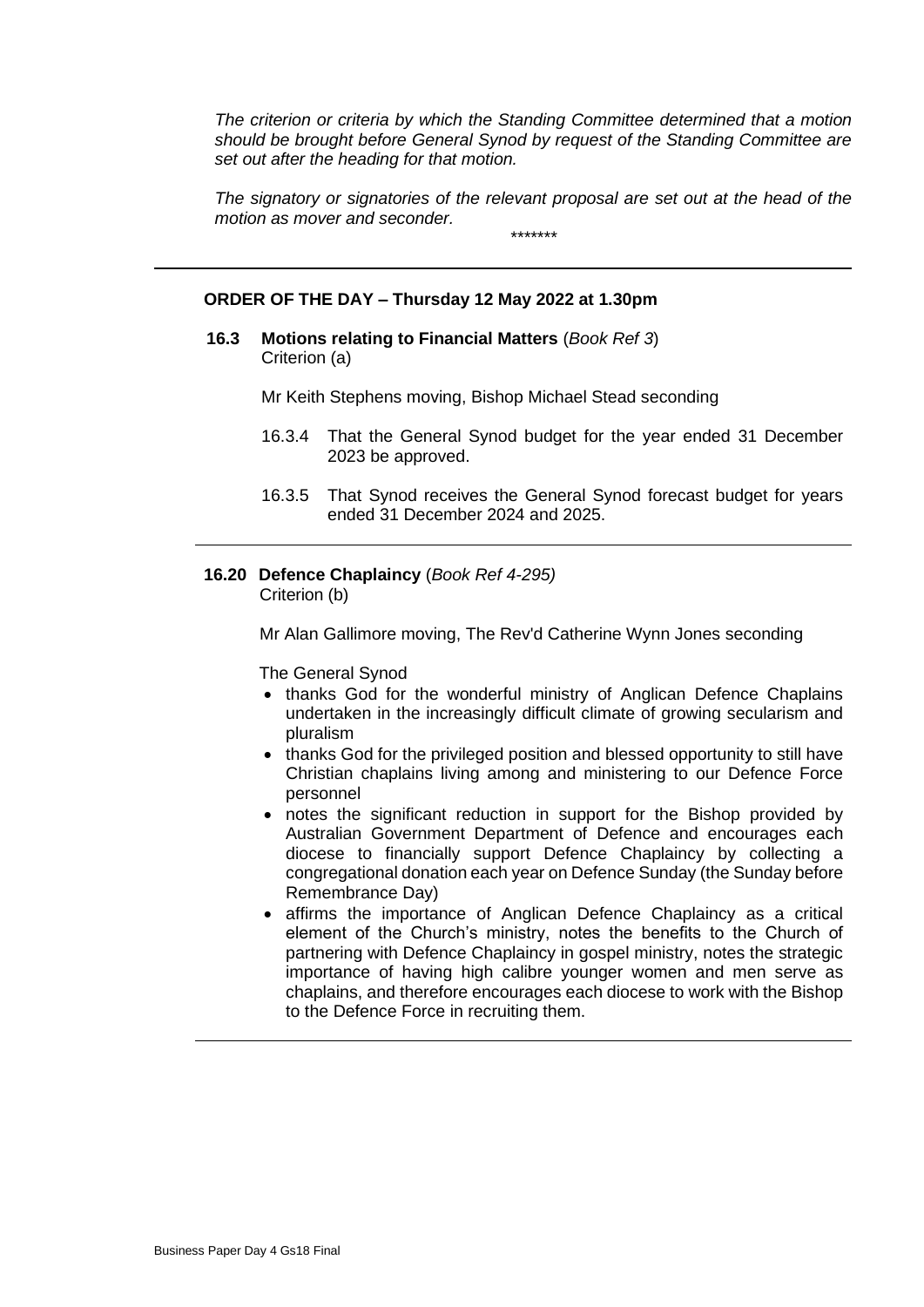## **17 MOTIONS FOR BILLS FOR CANONS BY REQUEST OF STANDING COMMITTEE** [SO 7(j)(i)]

#### **ORDER OF THE DAY – Thursday 12 May 2022 at 9.15am**

**17.8 Bill 08 – A Bill for the Special Tribunal (Removal from Office) Canon 2022** *(Book Ref 1-52)*

Dr Robert Tong AM moving, Justice Debra Mullins AO seconding

That a Bill for the Special Tribunal (Removal from Office) Canon 2022 be approved in principle.

#### **17.13 Bill 14 – A Bill for the General Synod Presence Canon 2022** *(Book Ref 1-65)*

Archdeacon Arthur Copeman moving, Mr Steve Lucas seconding

That a Bill for the General Synod Presence Canon 2022 be approved in principle.

## **20 MOTIONS BY REQUEST OF A DIOCESAN SYNOD OR DIOCESAN COUNCIL** [SO 7(j)(iii)]

## **20.1 Raising the Age of Criminal Responsibility** *(Diocese of Adelaide)*

Bishop Chris McLeod moving, The Rev'd Professor Peter Sandeman seconding

The General Synod

- a) supports raising the age of Criminal Responsibility from 10 to 14 years;
- b) asks the President to write conveying the resolution and support for it to the Federal Attorney-General and the Meeting of Attorneys-General.

#### **20.2 The Appellate Tribunal** *(Diocese of Ballarat)*

Mr Peter Jarvis moving, The Ven Michael O'Brien seconding

At the invitation of the Bishop-in-Council of the Diocese of Ballarat, the General Synod

- 1. Commends the integrity, hard work and considerable investment of time and energy by members of the Appellate Tribunal in dealing with liturgical innovations arising from the change to The Marriage Act 1961 as amended in 2019 concerning civil marriages.
- 2. Affirms our unity with Anglicans across Australia which is based on Christ's call and not our righteousness. We reject any sectarianism which claims doctrinal uniformity other than that expressed in the Creeds and in the Book of Common Prayer.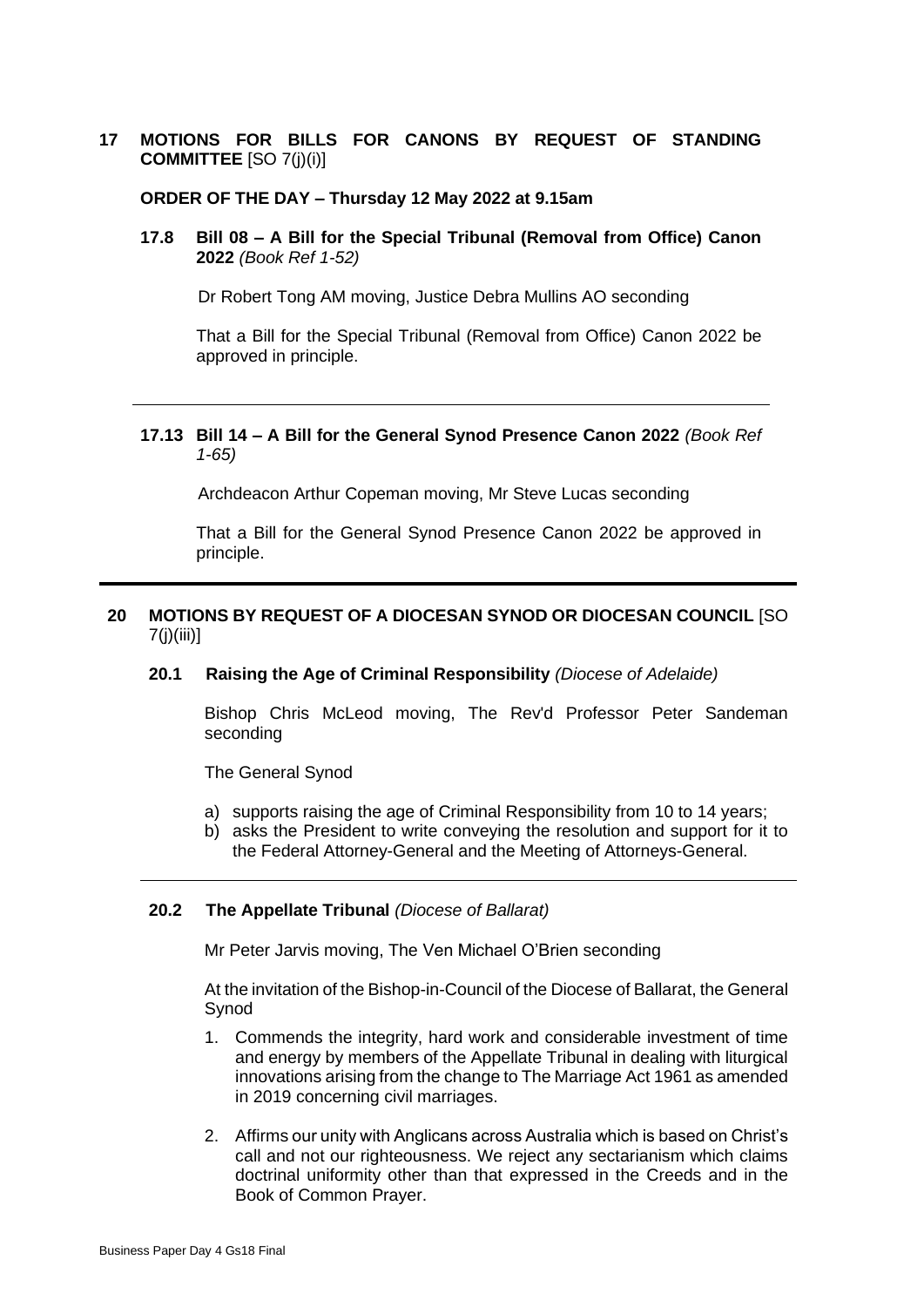## **20.6 Affirming Singleness** *(Diocese of Sydney)*

The Rev'd Dr Danielle Treweek moving, The Rev'd Dr Rhys Bezzant seconding

General Synod—

- 1. Notes that *Faithfulness in Service* was adopted by the General Synod in 2004 "as the national code for personal behaviour and the practice of pastoral ministry by clergy and lay church workers" (Resolution 33/04).
- 2. Notes that in *Faithfulness in Service* clergy and church workers are called to take "responsibility for their sexual conduct by maintaining chastity in singleness and faithfulness in marriage" (FIS 7.2).
- 3. Affirms that singleness is, like marriage, an honorable state for God's people, in which the fullness of God's blessings may be enjoyed. Singleness is highly commended in Scripture (1 Cor 7:8, 32-38; Matt 19:10-12).

## **20.7 Blessing Civil Same-sex marriages** *(Diocese of Sydney)*

The Rev'd Dr Mark Thompson moving, The Rev'd Jennifer Hercott seconding

General Synod—

- 1. notes that Resolution I.10 of the 1998 Lambeth Conference declared that it "cannot advise the legitimising or blessing of same sex unions", and
- 2. notes that the blessing of same-sex marriages in Anglican jurisdictions overseas was a key catalyst for the "tear in the fabric of the Anglican Communion" that has widened over the past two decades, and is likely to have the same dire and potentially irreversible consequences for the Anglican Church of Australia, and
- 3. notes the Majority Opinion of the Appellate Tribunal in the Wangaratta Reference that the form of service proposed by the Wangaratta Regulation which permits the blessing of a same-sex marriage is not contrary to our Constitution or Canons, and notwithstanding this
- 4. continues to affirm GS Resolution 62/04, that "this General Synod does not condone the liturgical blessing of same sex relationships", on the basis that this is contrary to the teaching of Christ (e.g., Matt 19:4-5) and the faith, ritual, ceremonial and/or discipline of this Church, and
- 5. calls on Diocesan Bishops and Synods to take the necessary steps to prevent the blessing of same-sex marriages and/or unions in their diocese, so as to uphold the teaching of Christ and preserve and protect the unity of the Anglican Church of Australia.

## **21 MOTIONS FOR BILLS FOR CANONS BY REQUEST OF A DIOCESAN SYNOD OR DIOCESAN COUNCIL** [SO 7(j)(iii)]

**21.1 Bill 11 – A Bill for the Canon Concerning Services (Amendment) Canon 2022** *(Book Ref 1-78) (Diocese of Sydney)*

Bishop Michael Stead moving, The Rev'd Lynda Johnston seconding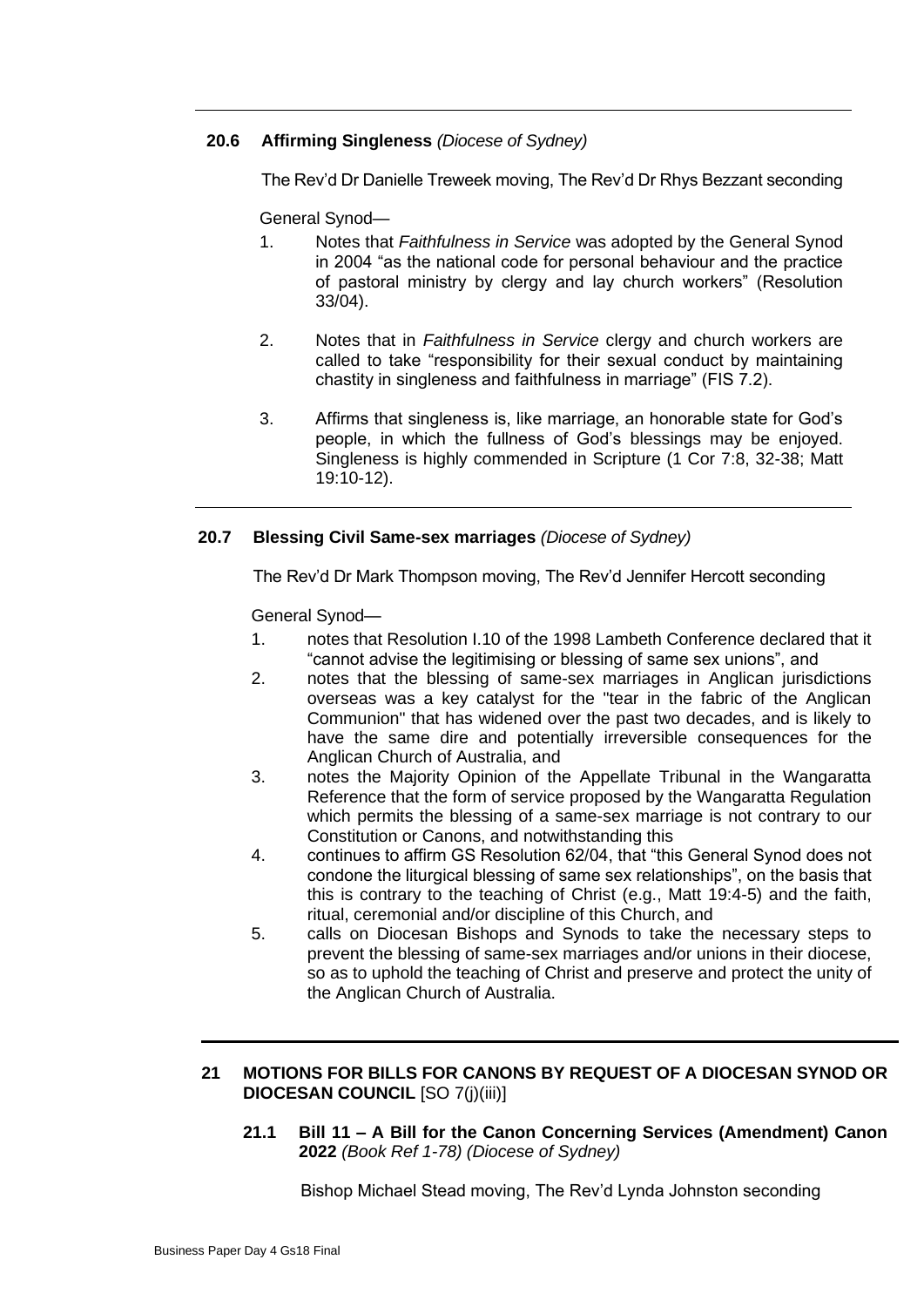That a Bill for the Canon Concerning Services (Amendment) Canon 2022 be approved in principle.

## **22 MOTIONS FOR RULES BY REQUEST OF A DIOCESAN SYNOD OR A DIOCESAN COUNCIL [SO 7(j)(iii)**

**22.1 Bill R03 – A Bill for a Rule to Amend Rule II – Standing Committee (Membership) 2022** *(Book Ref 1-81) (Diocese of Sydney)*

The Ven Dane Courtney moving, Mrs Briony Bounds seconding

That a Bill for a Rule to Amend Rule II – Standing Committee (Membership) 2022 be approved in principle.

#### **23 NOTICES OF MOTION RECEIVED BY STANDING COMMITTEE FROM MEMBERS OF SYNOD** [SO 7(l)]

#### **23.1 Being the Body of Christ**

Bishop Matt Brain moving, the Rev Prof Dorothy Lee seconding

That this General Synod

- a) acknowledging that there are several theological and spiritual cultures within The Anglican Church of Australia,
- b) recognising that the persons within each culture adhere to it for reasons of belief conscientiously held in adherence to holy scripture as well as social identity, and
- c) welcoming the strengths that our diverse unity brings,

therefore calls on all Anglicans regardless of their cultural identity to:

- d) respect one another's cultures,
- e) build on what we hold in common,
- f) affirm that the separation of any one of us diminishes us all, and
- g) where we differ seek, 'in the spirit of Philippians 3:13, "forgetting what lies behind and straining forward to what lies ahead", to discover each other's faith as it is today and to appeal to history only for enlightenment, not as a way of perpetuating past controversy'\*

so that the gospel we proclaim may be attractive to the widest range of Australians to whom we seek to minister.

\**From the aims of the Anglican-Roman Catholic International Commission (ARCIC I) accessed 6 March 2022 at www.anglicancentreinrome.org/arcic-i-iiand-iii.*

### **23.2 30th Anniversary of the Ordination of Women**

Bishop Keith Joseph moving, Justice Debra Mullins AO seconding

That Synod notes that:

this year marks the 30th anniversary of the ordination of the first women priests in the Anglican Church of Australia and that by the end of 1992 92 women had been ordained priests Australia wide – '92 in 92';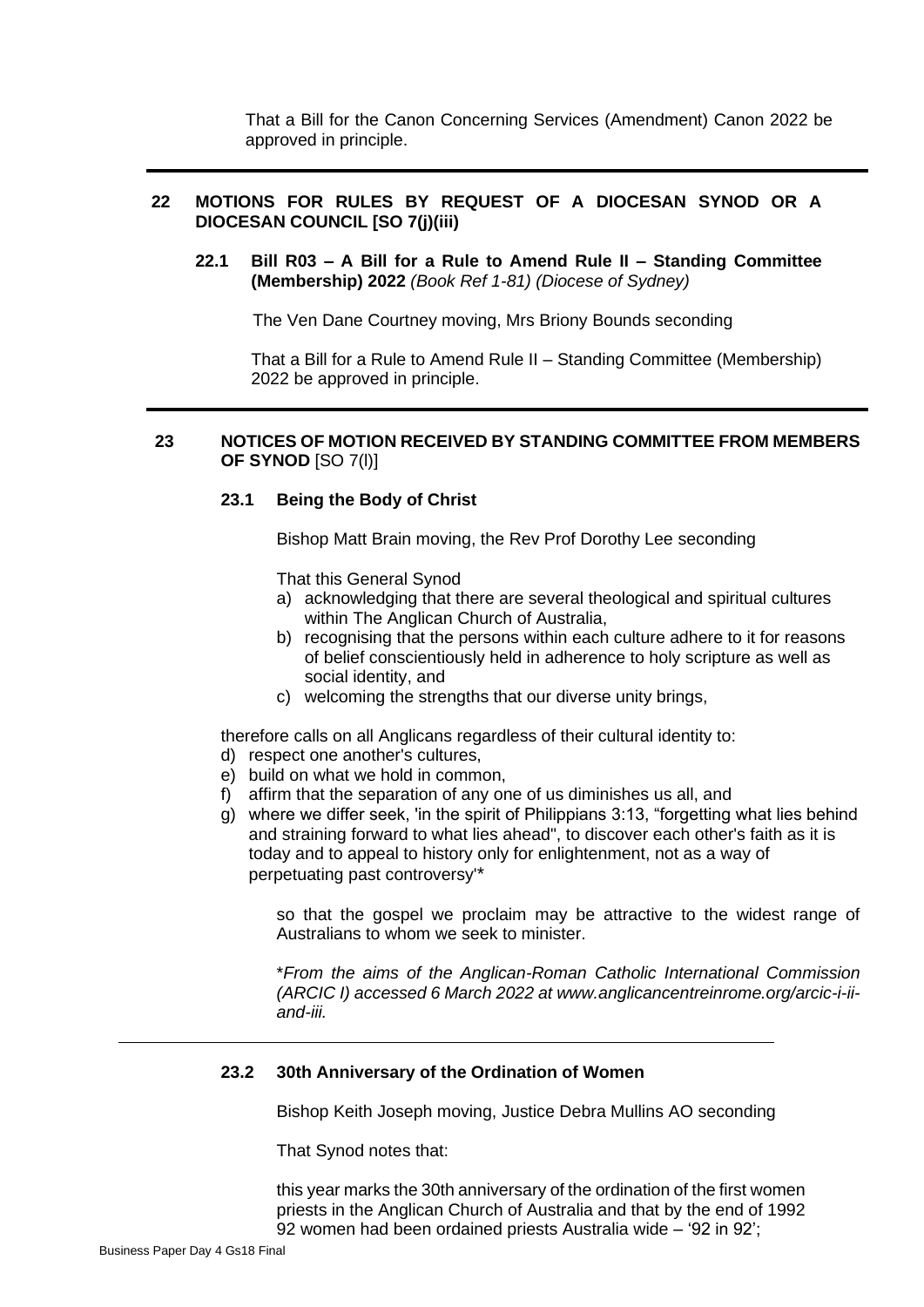currently, according to the Anglican Church Directory 2020/21 there are 3831 clergy of whom 888 (23%) are women. Of this number there are 7 bishops, 397 active priests, 171 active deacons, 66 whose position is not specified and 247 who are retired;

and acknowledges the important contribution ordained women have made and continue to make to worship, ministry and leadership in the Anglican church.

and notes further that this year will be a time for observance of this anniversary across the nation;

and that 2 of the original 92 in 92: the Most Reverend Kay Goldsworthy AO, the Archbishop of Perth and the Right Reverend Kate Prowd, Assistant Bishop in the Diocese of Melbourne are members of this Synod.

### **23.3 Kriol Preya Buk 2021**

The Rev'd Kate Beer moving, Bishop Greg Anderson seconding

The General Synod gives thanks to God for the publication of the Kriol Preya Buk 2021 in the Diocese of the Northern Territory.

Recognising the Anglican value of worshipping God in a language understood by the people, Synod celebrates with joy the work of Kriol speakers involved in this translation project and commends the work of further liturgy translation.

### **23.7 National Aboriginal Bishop and the National Torres Strait Islander Bishop**

*The motion is to be moved in the amended form presented below incorporating the mover's amendment as listed on the Amendment sheet for Day 1 and 2.*

Bishop Keith Joseph moving, Bishop Chris McLeod seconding

That this General Synod requests the Standing Committee to consider provision for a full stipend and travel allowance for the National Aboriginal Bishop and the National Torres Strait Islander Bishop and to bring a proposal to the next General Synod for implementation.

## **24 NOTICES OF MOTION RECEIVED AFTER CONFIRMATION OF THE ORDER OF BUSINESS FOR FIRST DAY** [SO 37]

#### **24.1 Statutory Assessment**

The Rev'd Gavin Poole moving, The Rev'd Simon Roberts seconding

This General Synod

thanks the treasurer and staff for the clear and comprehensive financial reports in Book 3 and is grateful for the transparent and well managed accounts of the Anglican Church of Australia.

Furthermore synod notes that:-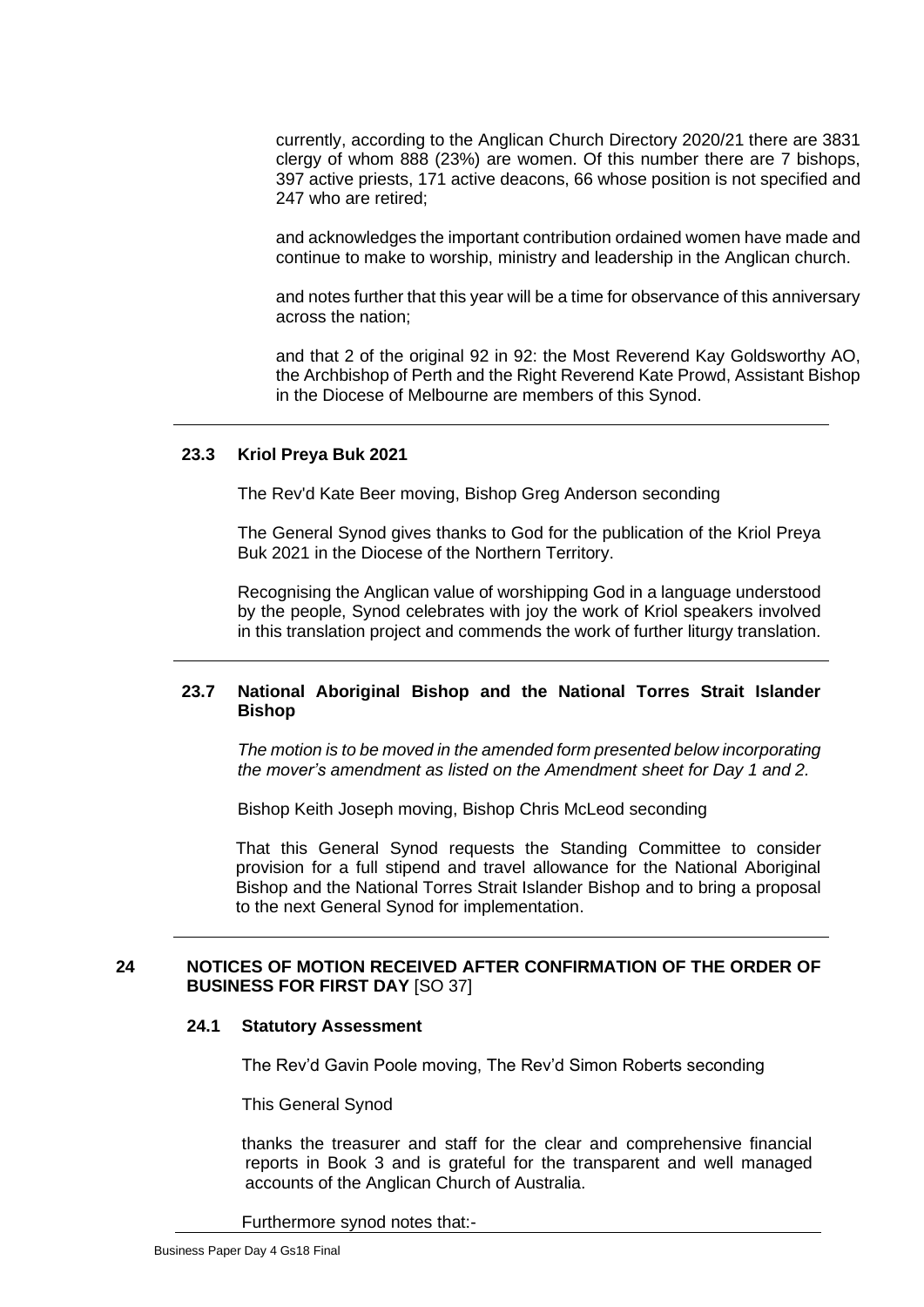- from 2016 to 2021 Statutory Assessments increased by 12.6% (p139) compared to a CPI increase of less than 10% over the same time period;
- the General Synod representation dropped from 232 in 2017 (p136) to 222 in 2022 (p150), suggesting that the burden of the statutory assessment, on a shrinking church, will become greater;
- commissions, workshops and task forces are budgeted at \$151,800 in 2022 (p145); and
- as of December 2021 the reserve fund is in a healthy net financial position of \$3,925,555 (p123) yet still accumulating capital from the business account (p5).

Synod therefore requests Standing Committee to:-

- explore ways of reducing costs and funding from other sources to significantly reduce the Statutory Assessment in the near future; and
- return to the practice of sending the budget to dioceses months prior to each General Synod, giving opportunity for comment and to include such feedback in the report to General Synod.

## **24.2 Funding of Commissions, Task Forces or Projects**

The Rev'd Simon Roberts moving, The Rev'd Gavin Poole seconding

Synod resolves that:

- a) before any new commission, taskforce, or project is established the cost to the General Synod budget be presented to the Synod for consideration and that no funds be allocated to the commission or taskforce in excess of the amount approved upon establishment;
- b) at each future session of General Synod the ongoing need for each commission, taskforce or project established by resolution of Synod (excluding those formed by Canon) be ratified along with the cost to the General Synod budget of each commission or taskforce;
- c) the ongoing need for each commission established by Canon be reviewed at least every second session of General Synod.

## **24.3 Affirmation of Same-sex Marriage**

The Rev'd Assoc Prof Matthew Anstey moving, Professor Peter Sherlock seconding

The General Synod

- a) welcomes the introduction of civil same-sex marriages in Australia as providing a state-based way of recognising faithfulness, love and commitment;
- b) gives thanks for the public witness of Christian same-sex couples;
- c) notes the diversity of theological and legal viewpoints published by the Doctrine Commission, *Marriage, Same-Sex Marriage and the Anglican Church of Australia*, and that this diversity of viewpoints is found among faithful, committed Anglicans who worship in all dioceses of the Anglican Church of Australia;
- d) affirms that marriage is not considered a matter pertaining to salvation in this Church, as noted by the Appellate Tribunal Wangaratta Reference [140]: "at many points in time between 1662 and the present day, that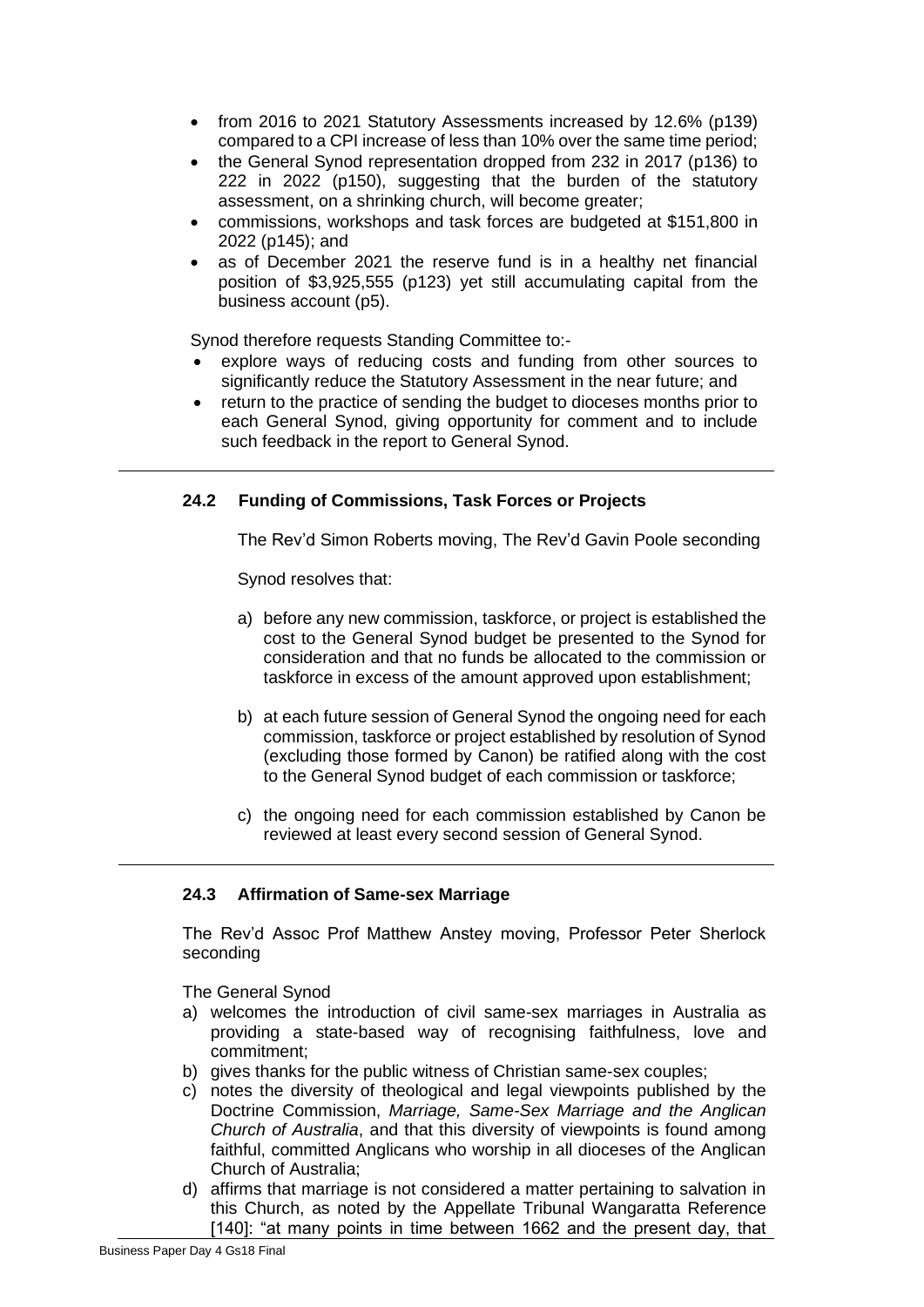doctrine [of marriage] was changed in response to different understandings of Scripture, changing perceptions about the respective roles of men and women, and the need to accommodate the law of the land …. These changes never signalled that the Church of England's teachings expounded during the solemnisation rite were being proclaimed as matters going to salvation or part of the 'faith' of the Church"; and recognising that in heaven we shall neither marry nor be given in marriage (Mk 12:25);

- e) notes that at no point in the process of the General Synod's passing of canons relating to holy matrimony (Solemnization of Matrimony Canon 1981, Marriage of Divorced Persons Canon 1981, Matrimony (Prohibited Relationships) Canon 1981) was reference made to constitutional impediments to such, as noted by the Appellate Tribunal Wangaratta Reference [141];
- f) acknowledges the continual evolution within the church, including the Anglican Church of Australia, of its position on moral issues – such as slavery, capital punishment, interracial marriage, contraception, the equality of men and women – and the concomitant absence of any such moral injunctions in the historic Creeds;
- g) considers same-sex marriage as a moral good and a gift to be celebrated, providing an enrichment of the Christian understanding of marriage and a witness to God's grace and love, consistent with the testimony of Scripture and Anglican tradition as expressed in the historic Creeds.

## **24.4 Sydney Anglican Schools**

The Rev'd Assoc Prof Matthew Anstey moving, Ms Ann Nadge seconding

#### The General Synod

- a) acknowledges with sadness the negative publicity in the SMH article, "'I am livid': Anglican principals' fury at edict against gay marriage" (6 May 2022) regarding the imposition of heteronormativity as a required belief for Principals and Board Members of Anglican Schools in the Diocese of Sydney and the deleterious impact such publicity has on the mission of, and goodwill towards, the whole of the Anglican Church of Australia and the Anglican Schools Association;
- b) acknowledges with sadness that the said SMH news reported that "[t]he extra clause…took schools by surprise" and that several School Principals chose to speak "on the condition of anonymity", indicating not insignificant concerns regarding freedom of speech, dialogue, and transparency, values central and intrinsic to the very notion of education and religious affiliation;
- c) notes that such a requirement for Principals and Board Members of Sydney Anglican Schools to adhere to a specific moral position on marriage is unprecedented in the history of the ACA and is a marked departure from the practice of the ACA of individual freedom of conscience on moral matters;
- d) notes that the moral code required by the Diocese of Sydney is a minority view, held by few Australians, and opposed by the majority of Anglican teenagers (60% support same-sex marriage, "Freedoms, Faiths and Futures: Teenage Australians on Religion, Sexuality and Diversity", 2017), and moreover, pertains to a matter of ongoing debate in this church, such that imposition of an obligatory adherence to such thwarts open dialogue, conversation, and listening to alternative viewpoints;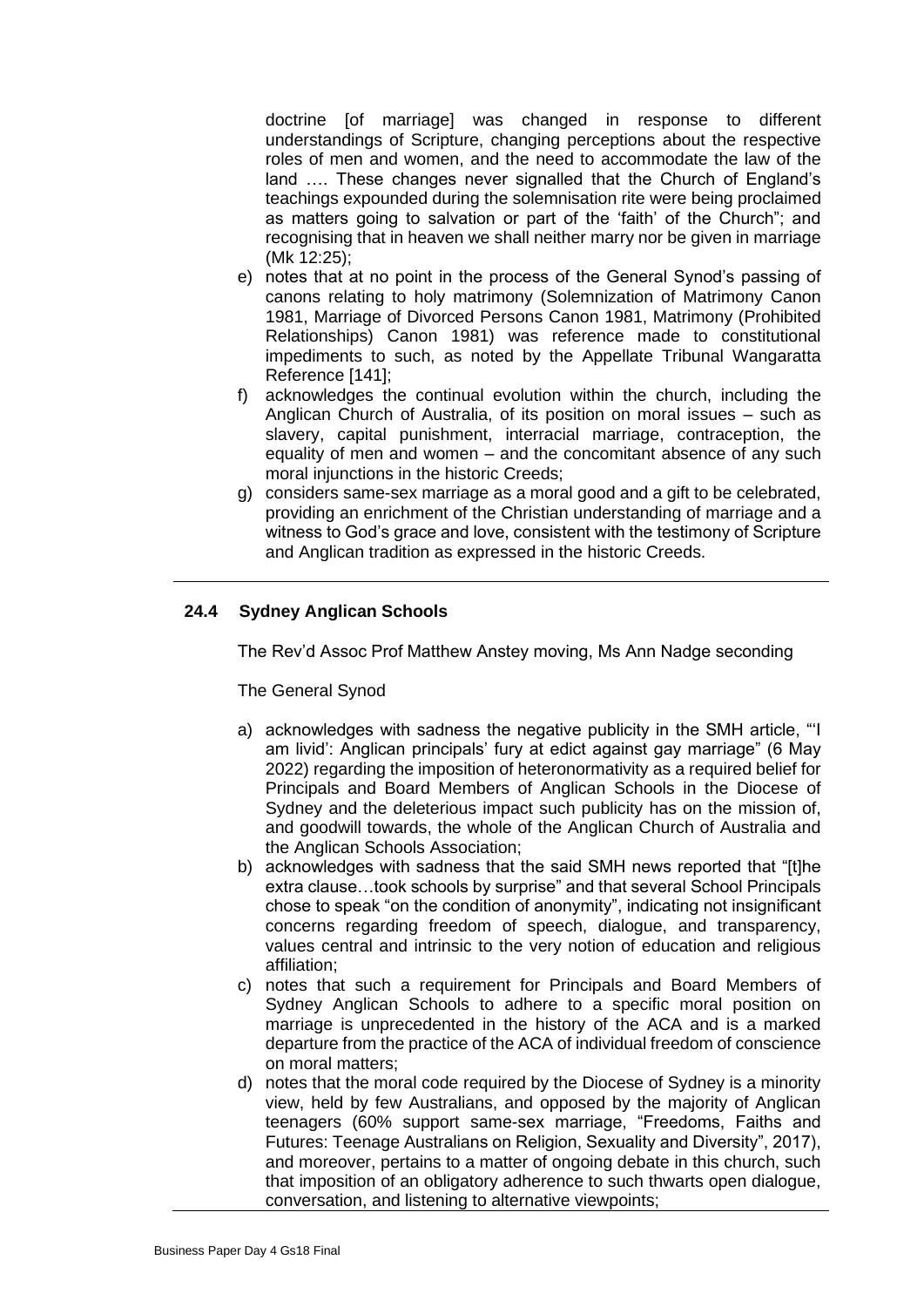- e) is distressed that this action exacerbates the lived experience of many LGBTIQA+ teachers, staff, board members, parents and students in many faith-based schools, in which the church is seen as judgmental, unsafe, discriminatory, and a source of harm and exclusion;
- f) acknowledges that mandating such a requirement for a voluntary organisation in receipt of public funding jeopardises the public goodwill and governmental commitment towards educational providers, but also other public services of this church offered in aged care, disability services, social housing, domestic violence support and the like.

## **24.5 Unity of the Church**

Bishop Ian Coutts mover, Bishop Greg Anderson seconder

That this Synod notes that the significant differences and division over the issue of blessing of same sex marriage has served to exacerbate and consolidate pre-existing and some still unresolved divisions within our Anglican Church of Australia.

Recommends this General Synod, for the sake of the gospel and the Commission of the Church, and for the fulfillment of Jesus Christ's commandment in John 13.34-35 and John 15.12 and Jesus' prayer in John 17.2–23, earnestly desires that respectful dialogue continue to address the broad as well as specific differences between us, including concerns about salvation, biblical exegesis, culture and pastoral concern. Such dialogue should also address past hurts and concerns and consider how best the Anglican Church of Australia and its constituent dioceses might use their combined resources to most faithfully and effectively be the Church God is calling us to be.

Commits all of us through and between our dioceses and parishes to engage with one another on these significant matters with respect, listening and love for one another.

## **24.14 Euthanasia**

Karin Sowada moving, Denise Cooper-Clarke seconding

General Synod

1. Reaffirms its principled opposition to euthanasia or physician assisted suicide as

a. a threat to the safety and well-being of the most vulnerable in our society;

b. it overturns the ethics of medicine and healthcare;

c. it undermines the need to provide adequate and appropriate palliative care to all Australians, irrespective of who they are or where they reside; and

d. it is opposed by all faiths that share the belief that life is sacred.

2. Strongly opposes all existing or proposed legislation that imposes on faithbased organisations opposing euthanasia or physician assisted suicide, a legal obligation to facilitate, support or permit euthanasia or physician assisted suicide, as an assault on religious freedom.

3. Commends Victoria and Western Australia for recognising institutional conscientious objection grounds, and permitting faith-based organisations to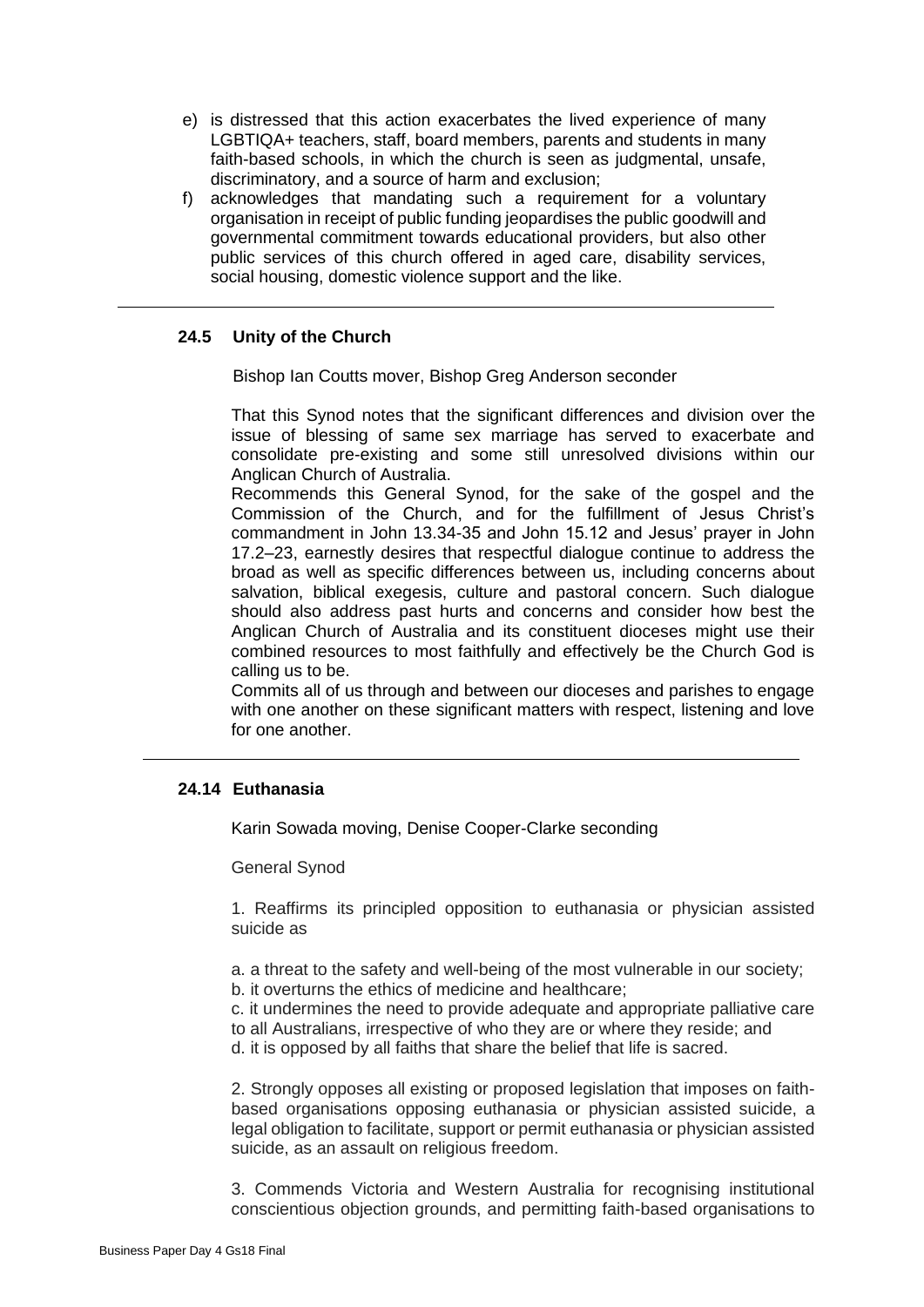choose to neither facilitate nor support euthanasia or physician assisted suicide.

4. Calls on the NSW Parliament to oppose the *Voluntary Assisted Dying Bill 2021* and if that is not possible, to amend Part 5, Division 2 of the Bill, to permit faith-based organisations, including residential aged care providers, who oppose euthanasia or physician assisted suicide, to refuse, on the grounds of institutional conscientious objection, to participate in, facilitate or permit euthanasia or assisted suicide in or at their premises or facilities or services in any way.

## **24.16 Palliative Care Funding**

The Very Rev'd Katherine Bowyer moving, The Ven Canon Arthur Copeman seconding

That this Synod calls upon the State and Territory Governments, and the incoming Federal Government, to increase funding and support for palliative care services, enabling all Australians, irrespective of who they are or where they reside, to have access to high quality palliative care information, education, support and services, as a matter of equity and justice; and

That they General Secretary convey the text of this motion to the relevant State, Territory, and incoming Federal Health Ministers.

## **24.17 Ukraine**

The Rev'd Patrick Cole moving, Acting Justice Richard Refshauge seconding

That General Synod

- (a) deplores the clear and flagrant breach of international law by the Russian government invading Ukraine and also the crimes against humanity and war crimes that have been and are being allegedly committed there;
- (b) condemns the actions of President Vladimir Putin of Russia in initiating and continuing the war against the democratically elected government of Ukraine and the slaughter and dispossession of the people of Ukraine;
- (c) expresses its support and prayers for the people of Ukraine and the extraordinary suffering that they are experiencing in so may ways and assures them of the love and sympathy of this Church for them in their plight;
- (d) calls upon our Christian brothers and sisters of the Russian Orthodox Church to use their voices and influence to oppose the continued deaths, destruction, displacement and dispossession of the people, the homes and the country of their neighbour, Ukraine and their fellow Christians; and
- (e) commends those priests and laity of the Russian Orthodox Church for their calls upon their Church leadership and the Russian state leadership to condemn and desist from this invasion and war.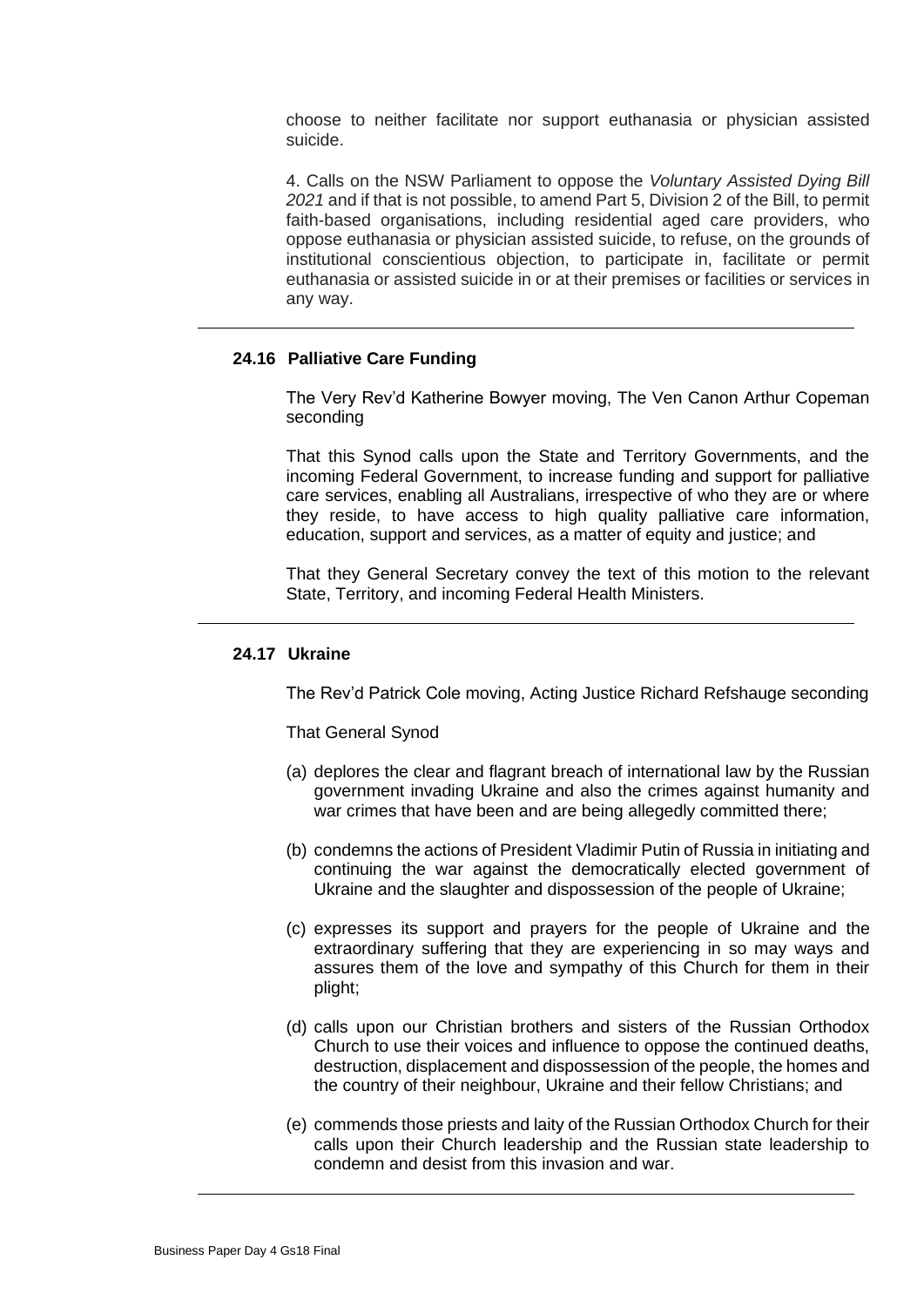## **24.18 Bill for the Episcopal Standards Investigations Amendment Canon 2022**

Justice Debra Mullins moving, Dr Carolyn Tan seconding

That the General Synod refers the issues raised by the Bill for the Episcopal Standards Investigations Amendment Canon 2022 that were not enacted by the General Synod back to the Standing Committee to undertake wider consultation with the Bishops, Diocesan Registrars and the Episcopal Standards Commission on the circumstances that may result in the Episcopal Standards Commission deciding not to investigate information or refraining from further investigation of the information.

### **24.19 Religious Discrimination and Religious Freedom**

The Rt Rev'd Dr Michael Stead moving, Dr Renae Barker seconding

#### General Synod

- 1. Expresses its disappointment that there is still no federal legislation prohibiting religious discrimination, and that it continues to be lawful to discriminate against people on the basis of their religious belief or activity in some States in Australia.
- 2. Calls on the Commonwealth, State and Territory governments to commit to their commitment to religious freedom as set out in international law including Article 18 of the Universal Declaration of Human Rights and Article 18 of the International Covenant on Civil and Political Rights.
- 3. Reaffirms General Synod Resolution 110/2010, and thereby calls on the Commonwealth, State and Territory governments to take all practical steps necessary to ensure that the following six freedoms are protected in Australia within the constraints of the civil and criminal law generally applicable and consistent with Australia's obligations under international law:
	- a. freedom to manifest a religion through religious observance and practice;
	- b. freedom to appoint people of faith to organisations run by faith communities;
	- c. freedom to teach and uphold moral standards within faith communities;
	- d. freedom of conscience to differentiate between right and wrong;
	- e. freedom to teach and propagate religion; and
	- f. freedom of a person to change their religion.
- 4. Affirms that no Anglican school seeks, or intends to seek, the right to expel students or otherwise disadvantage members of their school communities on the basis of their sexual orientation or gender identity, laments the harm caused both among our school communities and the wider community by the propagation of the suggestion to the contrary and confirms the ongoing commitment of Anglican Schools to the inclusion, pastoral care and support of all members of their school communities.
- 5. And therefore, calls upon the government formed after the next federal election to give priority to the passage of a national legislation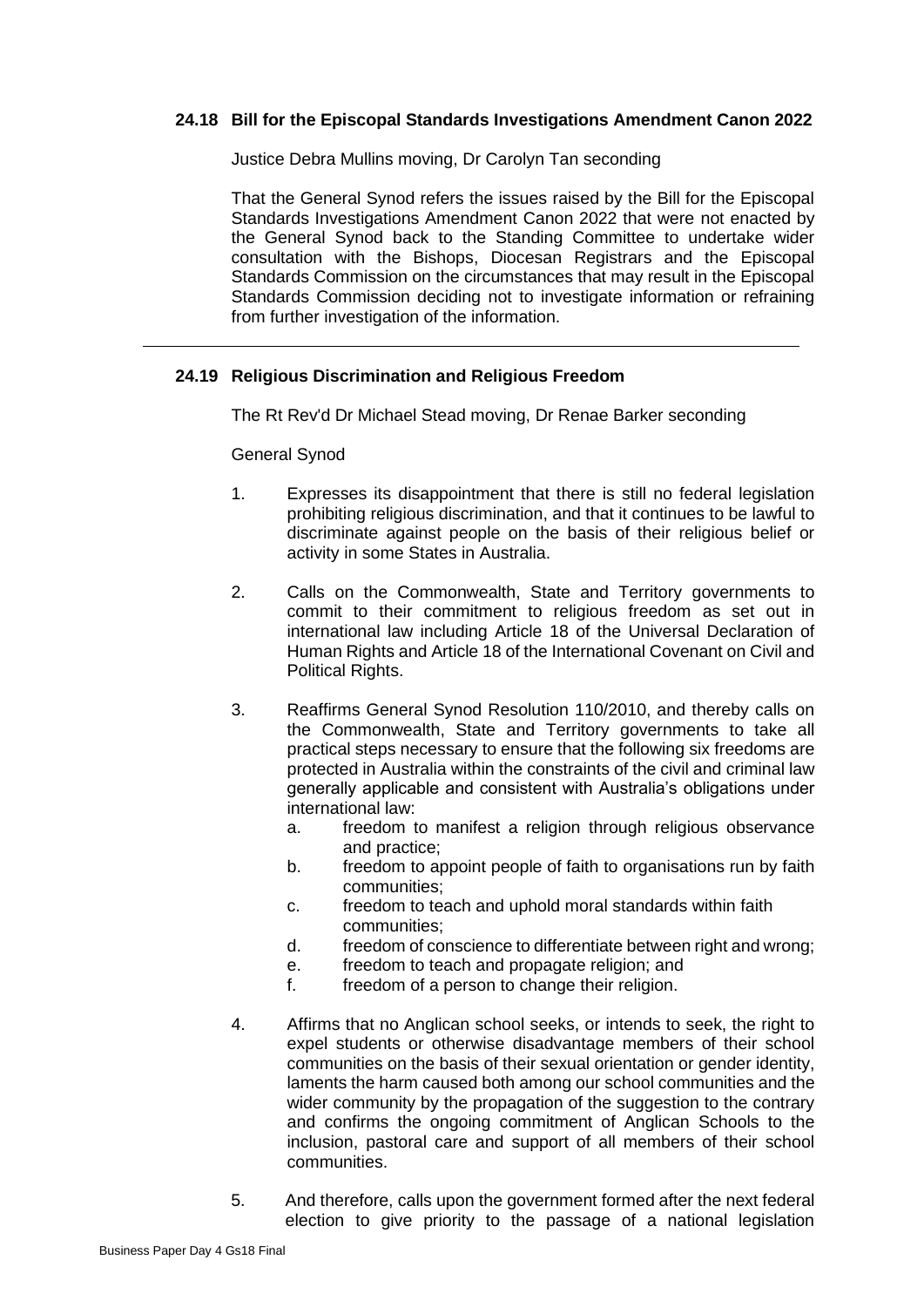prohibiting religious discrimination, and to do this in such a way that does not harm other people, including LGBTQI+ members of their school communities, or to polarise the wider community on these issues.

6. Requests the General Secretary to communicate this resolution to Federal, State and Territory Attorneys-General.

#### **24.20 Non Diocesan Members of Synod – Defence Force**

Dr Robert Tong moving, the Rev'd Andrew Nixon

Synod requests Standing Committee to bring to the next session of the Synod a report on the feasibility and desirability of amending section 17 (8) (a) of the constitution so that the Defence Force Bishop and two persons nominated by the Defence Force Board, one clergy and one lay, be included as nondiocesan representative members of Synod**.**

### **ORDER OF THE DAY – Thursday 12 May at 11.00am (Motions 24.21 and 24.22)**

#### **24.21 Response to Statement 1**

The Rt Rev'd Chris Edwards moving, The Rev'd Canon Phillip Colgan seconding

Synod, noting that, despite clear support in the Houses of laity and clergy, the House of Bishops voted not to affirm a Statement of biblical orthodoxy on marriage:

- a) Notes with tears that the breach in fellowship experienced across the Anglican Communion has now entered the life of the Anglican Church of Australia; and
- b) Expresses its dismay at the failure of the House of Bishops to uphold their duty to guard the faith of this church; and
- c) Calls on the House of Bishops to repent of their decision and reaffirm the teaching of Christ and the principles of doctrine of the Book of Common Prayer and the Thirty Nine articles.

#### **24.22 Select Committee – Marriage, Human Sexuality and Same-sex Relationships**

The Most Rev'd Philip Freier moving; The Rt Rev'd Dr Matt Brain

That this Synod requests the Standing Committee at its first meeting to

- 1. establish a Select Committee to prepare a statement on Marriage, Human Sexuality and Same -Sex Relationships
- 2. and, on receiving the first progress report of the Committee to establish the means of convening an online session of General Synod for the further consideration of the proposed statement.